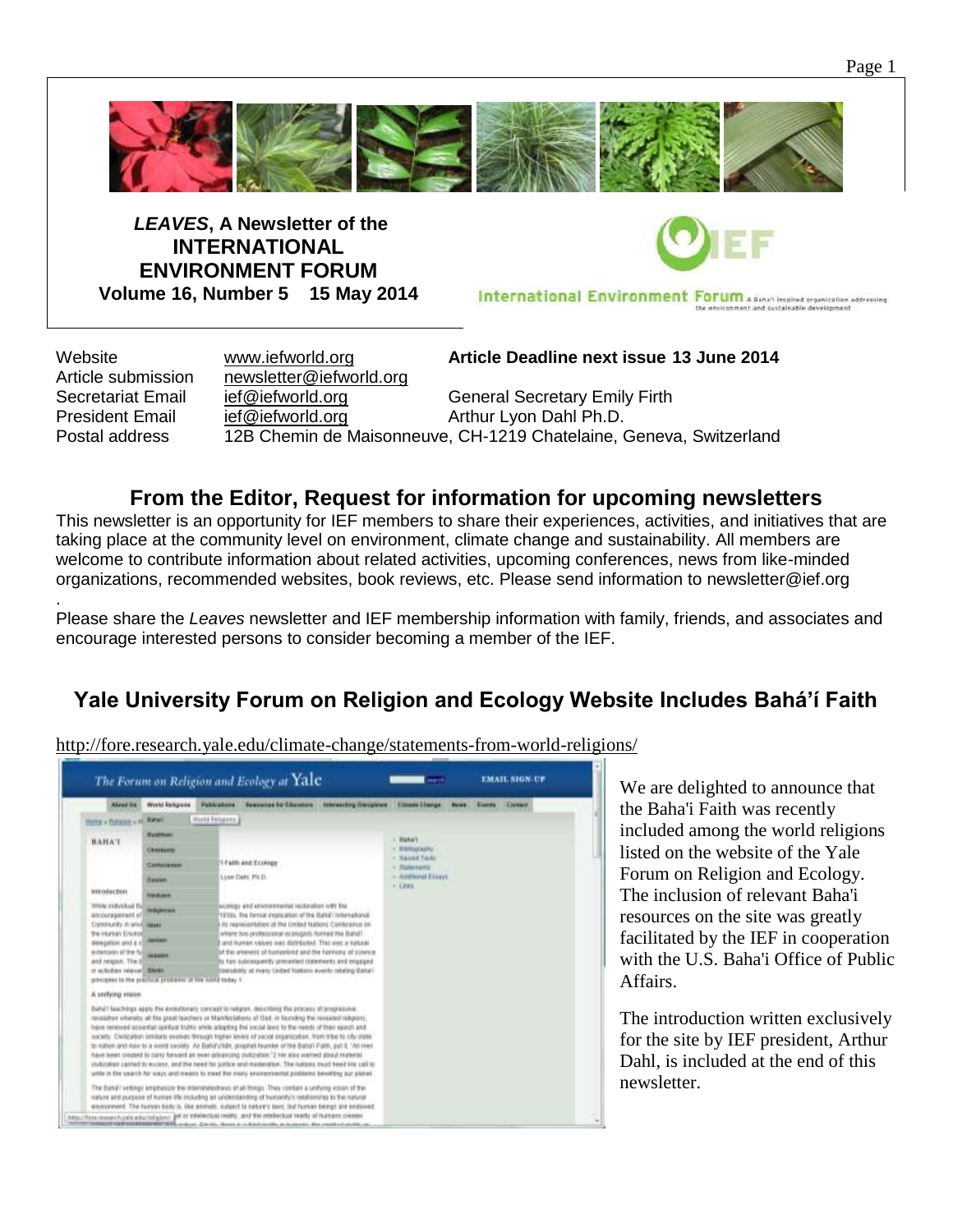## **Videos showcase Baha'i approaches to sustainable development in USA**



[http://publicaffairs.bahai.us/2014/04/17/serie](http://publicaffairs.bahai.us/2014/04/17/series-of-short-videos-showcases-a-variety-of-bahai-approaches-to-sustainable-development/) [s-of-short-videos-showcases-a-variety-of](http://publicaffairs.bahai.us/2014/04/17/series-of-short-videos-showcases-a-variety-of-bahai-approaches-to-sustainable-development/)[bahai-approaches-to-sustainable](http://publicaffairs.bahai.us/2014/04/17/series-of-short-videos-showcases-a-variety-of-bahai-approaches-to-sustainable-development/)[development/](http://publicaffairs.bahai.us/2014/04/17/series-of-short-videos-showcases-a-variety-of-bahai-approaches-to-sustainable-development/)

Through a series of short videos being released during the first half of 2014, the U.S. Baha'i Office of Public Affairs is highlighting ways in which the Baha'i community is fostering sustainable development at the local, national and international levels. The initiative is part of the US Baha'i effort to support the UN Decade of Education for Sustainable Development which concludes this year.

Two of the videos were released in mid-January in support of Interfaith Power and Light's (IPL) annual Preachin on Climate Change. [One](http://www.youtube.com/watch?v=PPNpF5CcKWA) features Rev. Canon Sally Bingham, founder and president of IPL, addressing the spiritual dimensions of the climate issue. [The other](http://www.youtube.com/watch?v=VHR2ajDmsSU) features Christine Muller, a Baha'i who serves on the board of Rhode Island IPL, in which she reflects on the importance of interfaith work on the climate crisis.

Two more videos are being released around the observance of Earth Day 2014. [The first](https://www.youtube.com/watch?v=SarFr2SIBrI) features the story of an eco-camp in Maryland started by a group of Baha'i youth who were inspired to start an outdoor program after completing a study circle on holding children's classes. The eco-camp has become an annual event that has attracted hundreds of children, junior youth (ages 11-14) and their families over the years and helped them to deepen their love of nature and their understanding of related Baha'i teachings.

The second Earth Week video features the Ranson (WV) Baha'i Center's engagement in a collaborative community garden project which not only makes nutritious produce available to those with limited budgets, but it has served as a catalyst to strengthen the social fabric of the community. As local Baha'i, Judith Ashelman says, "In these urban gardening initiatives that we're seeing blossoming around our country, a lot of people are discovering that it's more about people than gardening."

Four more videos will be released before the project is completed according to Peter Adriance, Representative for Sustainable Development in the U.S. Baha'i Office of Public Affairs. One will explore the concept of sustainable development. The others will showcase Baha'i efforts to advance sustainability at the national and international levels as well as through community building activities at the neighborhood level. "We hope that this series of short videos will help to convey some of the important learning that the Baha'i community has been doing on this topic and assist both the Baha'is and others to reflect not only on the practical but the spiritual aspects of sustainability," Adriance said.

Links to all videos in the series will be posted in the [Related Documents and Resources](http://publicaffairs.bahai.us/what-we-do/sustainable-development/related-documents-and-resources/) page for sustainable development.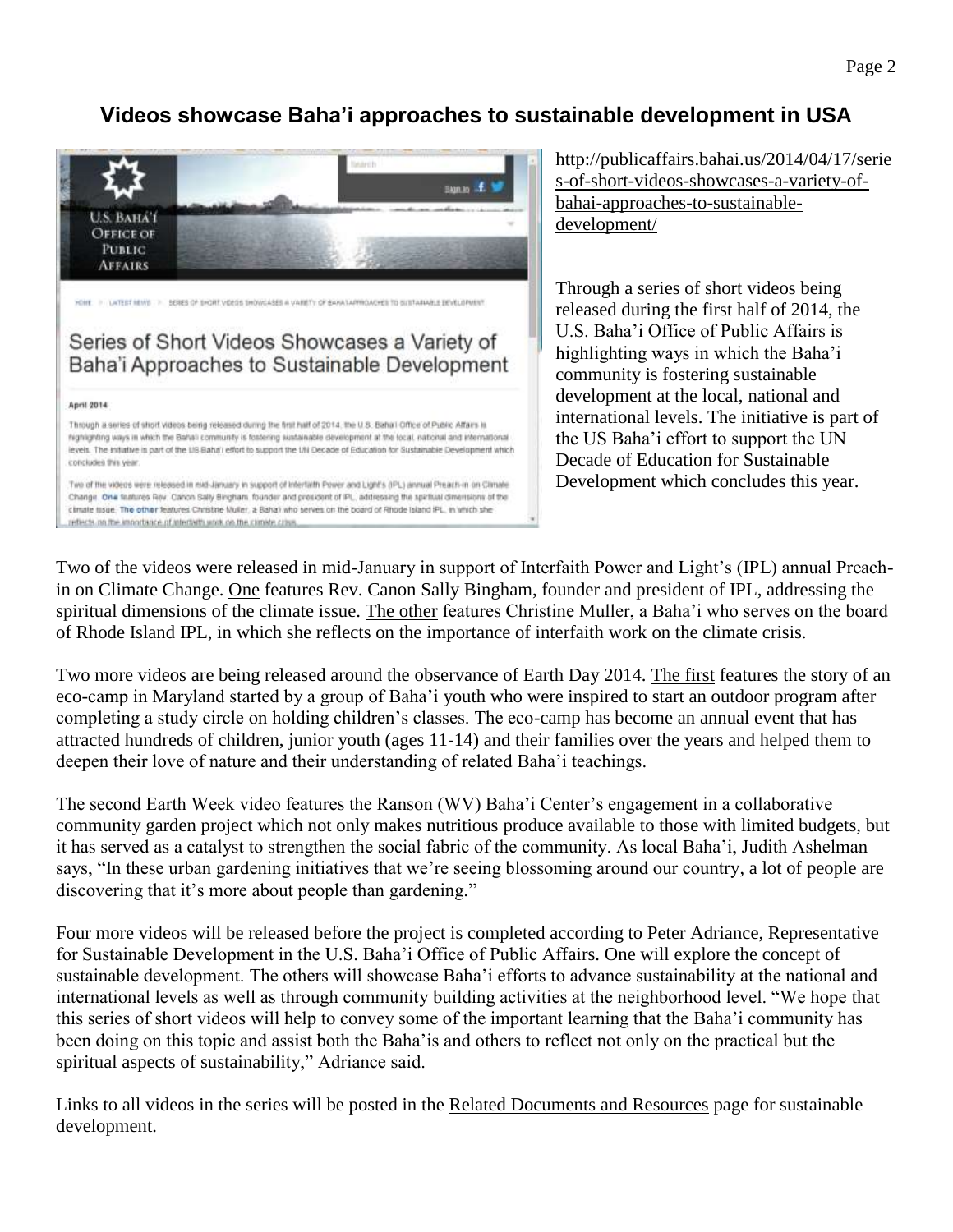### **U.S. National Climate Assessment**

#### **<http://www.globalchange.gov/>**



**The National Climate Assessment summaries the impacts of climate change on the United States, now and in the future. A team of more than 300 experts guided by a 60-member Federal Advisory Committee produced the report, which was extensively reviewed by the public and experts, including federal agencies and a panel of the National Academy of Sciences.**

Climate change, once considered an issue for a distant future, has moved firmly into the present.

Corn producers in Iowa, oyster growers in Washington State, and maple syrup producers in Vermont are all observing climate-related changes that are outside of recent experience. So, too, are coastal planners in Florida, water managers in the arid Southwest, city dwellers from Phoenix to New York, and Native Peoples on tribal lands from Louisiana to Alaska. This National Climate Assessment concludes that the evidence of humaninduced climate change continues to strengthen and that impacts are increasing across the country.

Americans are noticing changes all around them. Summers are longer and hotter, and extended periods of unusual heat last longer than any living American has ever experienced. Winters are generally shorter and warmer. Rain comes in heavier downpours. People are seeing changes in the length and severity of seasonal allergies, the plant varieties that thrive in their gardens, and the kinds of birds they see in any particular month in their neighborhoods.

Other changes are even more dramatic. Residents of some coastal cities see their streets flood more regularly during storms and high tides. Inland cities near large rivers also experience more flooding, especially in the Midwest and Northeast. Insurance rates are rising in some vulnerable locations, and insurance is no longer available in others. Hotter and drier weather and earlier snow melt mean that wildfires in the West start earlier in the spring, last later into the fall, and burn more acreage. In Arctic Alaska, the summer sea ice that once protected the coasts has receded, and autumn storms now cause more erosion, threatening many communities with relocation.

Scientists who study climate change confirm that these observations are consistent with significant changes in Earth's climatic trends. Long-term, independent records from weather stations, satellites, ocean buoys, tide gauges, and many other data sources all confirm that our nation, like the rest of the world, is warming. Precipitation patterns are changing, sea level is rising, the oceans are becoming more acidic, and the frequency and intensity of some extreme weather events are increasing. Many lines of independent evidence demonstrate that the rapid warming of the past half-century is due primarily to human activities.

The observed warming and other climatic changes are triggering wide-ranging impacts in every region of our country and throughout our economy. Some of these changes can be beneficial over the short run, such as a longer growing season in some regions and a longer shipping season on the Great Lakes. But many more are detrimental, largely because our society and its infrastructure were designed for the climate that we have had, not the rapidly changing climate we now have and can expect in the future. In addition, climate change does not occur in isolation. Rather, it is superimposed on other stresses, which combine to create new challenges.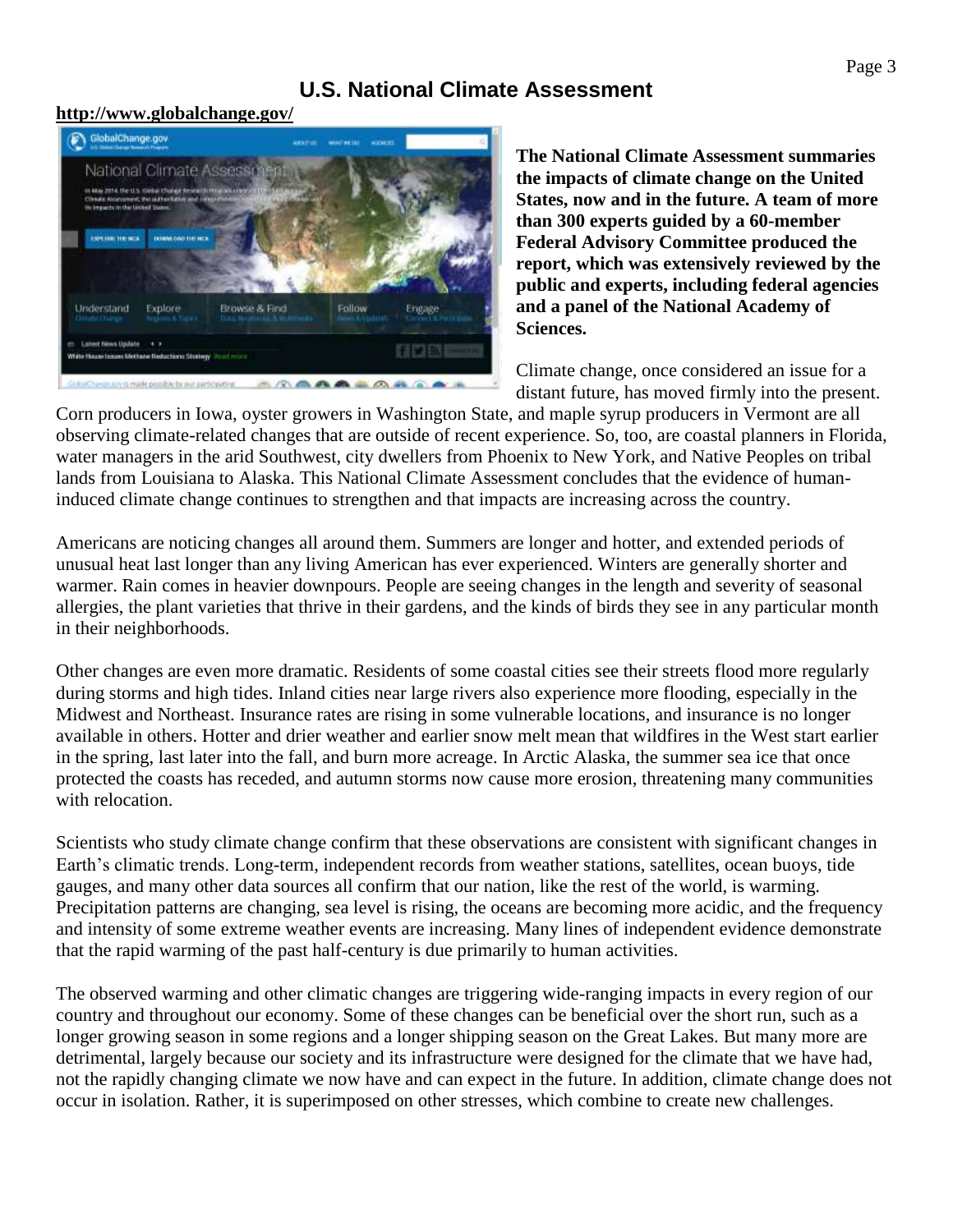### **Ban Ki-moon Invites World Leaders to a Climate Summit in 2014 Catalyzing Climate Action: The Case for Global Action**



**UN Headquarters, New York 23 September 2014**

[http://summit.sites.unicnetwork.org/2013/09/24/ban-ki-moon-invites-world](http://summit.sites.unicnetwork.org/2013/09/24/ban-ki-moon-invites-world-leaders-to-a-climate-summit-in-2014/)[leaders-to-a-climate-summit-in-2014/](http://summit.sites.unicnetwork.org/2013/09/24/ban-ki-moon-invites-world-leaders-to-a-climate-summit-in-2014/)

The benefits of taking action to address climate change have become ever more compelling. Many countries and businesses have already realized the economic

opportunities and reduced risks related to decreasing greenhouse emissions and strengthening resilience. They are reaping the benefits of sustainable low carbon economic growth, resilient infrastructure, new markets, decent jobs, energy independence, women's empowerment, cleaner air, and improved public health.

Currently, the inter-related post-2015 development and climate processes present an unprecedented opportunity to advance sustainable development. Eradicating poverty and restructuring the global economy to hold global temperature rise below 2 degrees Celsius are goals that – acted on together – can provide prosperity and security for this and future generations.

To meet the full scale of the global climate challenge and seize the opportunities at hand, domestic efforts must be scaled up and simultaneously leveraged through an international framework that provides incentives. Combined, accelerated action and increased ambition will foster a 'race to the top' that can help avert the worst effects of climate change.

### **2014 Climate Summit**

The Secretary-General will host a Climate Summit in September 2014 as an integral part of his strategy to engage leaders and advance climate action and ambition, drawing on his global convening power and harnessing the full strength of the UN system, working in partnership with all sectors of society.

The Summit will serve as a public platform for leaders at the highest level – all UN Member States, as well as finance, business, civil society and local leaders from public and private sectors – to:

 Catalyze ambitious **action on the ground** to reduce emissions and strengthen climate resilience and;

- Mobilize political will for an ambitious **global legal agreement** by 2015 that limits the world to a less than 2-degree Celsius rise in global temperature.
- Leaders are invited to bring bold announcements and actions to the 2014 Climate Summit.

### **Implementation**

The Secretary-General will engage a range of key stakeholders to seize opportunities for concrete action and build the necessary political will afforded by a gathering of global leaders. Work will build on existing processes and initiatives to foster action in areas that go far to reduce emissions and strengthen resilience – such as energy; short-lived climate pollutants; cities and transportation; landuse (e.g. related to sustainable agriculture and forestry); adaptation and disaster risk reduction; and climate finance and the economic drivers that cut across these and other climate-related sectors. Implementation of this strategy will be led by the Secretary-General, supported by the Climate Change Support Team (CCST) working closely with the UN System. Other relevant stakeholders will be engaged as appropriate.

The Summit is intended to be a solutions-focused Summit that is separate from, but complementary to, the UNFCCC negotiating process. It aims to provide evidence that leaders across sectors and at all levels are taking action, thus expanding the reach of what is possible today, in 2015, and beyond.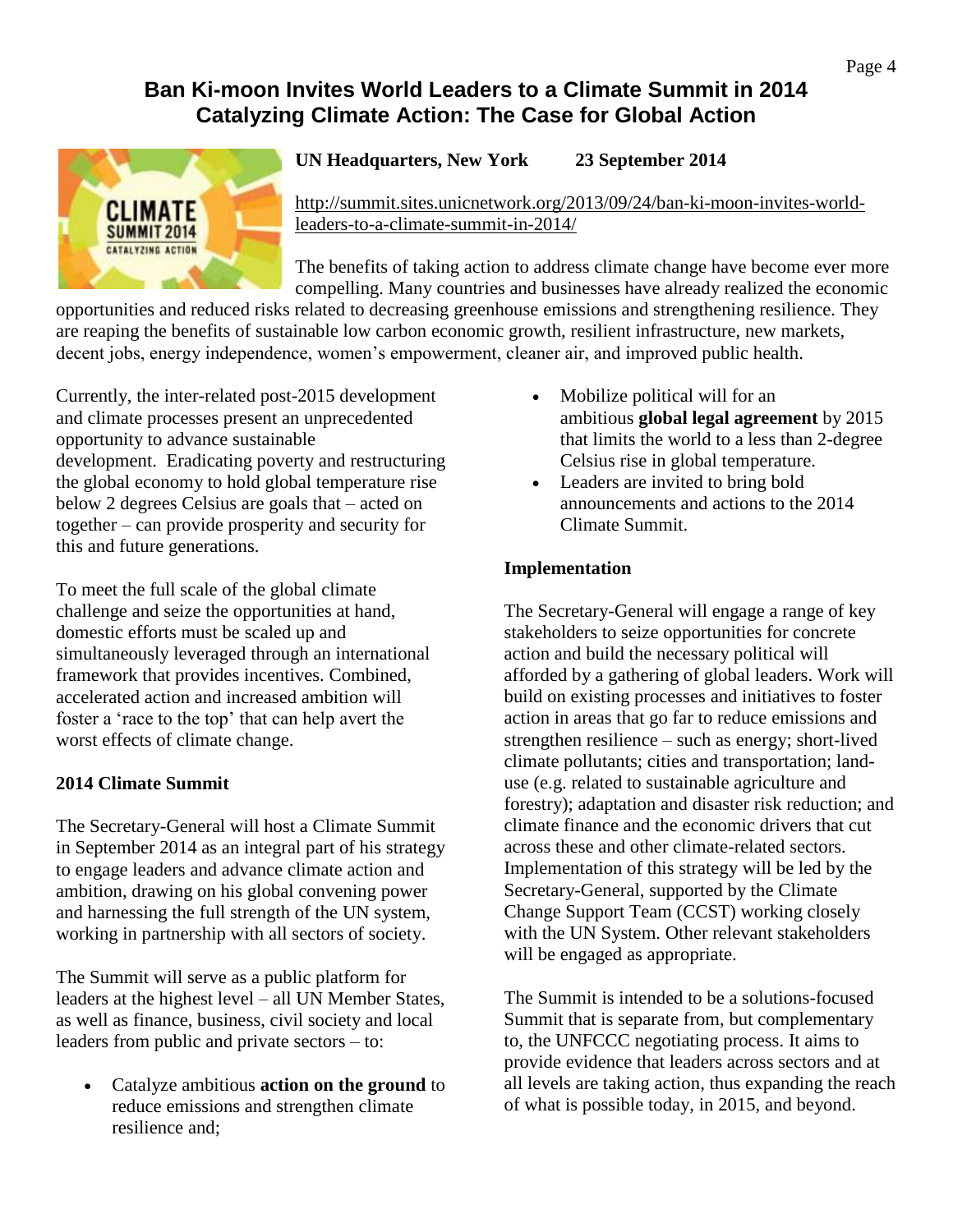### **ebbf Spring Event in England**

A number of IEF members attended the ebbf spring event at Selsdon Park near London, England, on 9-11 May 2014. The meeting theme was "How can I influence my work and world?" with keynote speakers including Asim Haneef, who has created a reality TV show in Egypt about young business and social entrepreneurs; Marc Rivers of Switzerland on how he lives his personal spiritual values as a senior executive in a large corporation; Stephanie Akkaoui Hughes of Lebanon and the Netherlands, an architect who designs buildings to facilitate interactions; and Sjoerd Luteyn of the Netherlands on transforming companies into communities. IEF President Arthur Dahl has been advising Sjoerd's company on Baha'i principles that can change the way businesses operate. There were also several workshops in parallel sessions. Over a hundred people attended the event from as far away as Kuwait, Nepal and Guam.

The ebbf Governing Board, of which Arthur is also chairman, announced a change of name for ebbf - ethical business building the future, to reflect better its purpose and international scope. ebbf is a Baha'i-inspired organization like IEF, but working to apply values in business and the world of work. Sustainability is one of its core values. The two organizations collaborate closely and have twice held joint conferences. ebbf also announced a complete redesign of its web site at [http://ebbf.org/.](http://ebbf.org/) Its next annual conference will be held in Barcelona, Spain, on 2-5 October on the theme of justice in business. Registration is now open on the ebbf web site.

### **Women in Ecology**

A Baha'i Spring Camp was held in a large chalet in the village of La Chapelle d'Abondance in the French Alps on 27 April-3 May with participants from across Europe. The theme was the role and challenges of women in society, and Arthur Dahl made a presentation on "Women in Ecology" to emphasize the important role that women have played in advancing the field. He included profiles of Rachel Carson, the writer whose book "Silent Spring" in 1962 alerted the world to the dangers of pollution by pesticides; Wangari Maathai, who won the Nobel Peace Prize for inciting women to plant 20 million trees in Kenya; Sylvia Earle, ocean explorer and National Geographic explorer in residence; Jane Lubchenco, a leading ecologist and until recently Under-Secretary of Commerce and Administrator of NOAA in the USA, Donella Meadows, principal author of the report to the Club of Rome on "The Limits to Growth" that raised the issue of planetary limits in 1972; Julia Marton-Lefevre, Director-General of the International Union for the Conservation of Nature (IUCN); Vandana Shiva, the famous Indian ecologist and activist; Leena Srivastava, energy and climate change specialist and Vice-Chancellor of TERI University in India; Marilyn Mehlmann, Secretary-General of GAP International (Global Action Plan for the Earth); Victoria Thoresen, Professor of Education in Norway and Director of the Partnership for Education and Research about Responsible Living; Irma Allen of Swaziland, a leading environmental educator and board chair of the Swaziland Environmental Agency; Marie Harder, Professor of Sustainable Waste Management at the University of Brighton and a 1000 Talents Professor at Fudan University in Shanghai; Minu Hemmati of Germany, leading international dialogues on sustainable development, gender and climate change; and Sylvia Karlsson-Vinhuyzen, Assistant Professor of Public Policy at Wageningen University in the Netherlands, and one of the founders of IEF. Victoria and Sylvia are board members of IEF, Irma is a former board member, and Marilyn, Victoria, Irma, Marie, Minu and Sylvia have all spoken at IEF conferences. Arthur has met all of the women featured in his presentation except Rachel Carson, who died in 1964.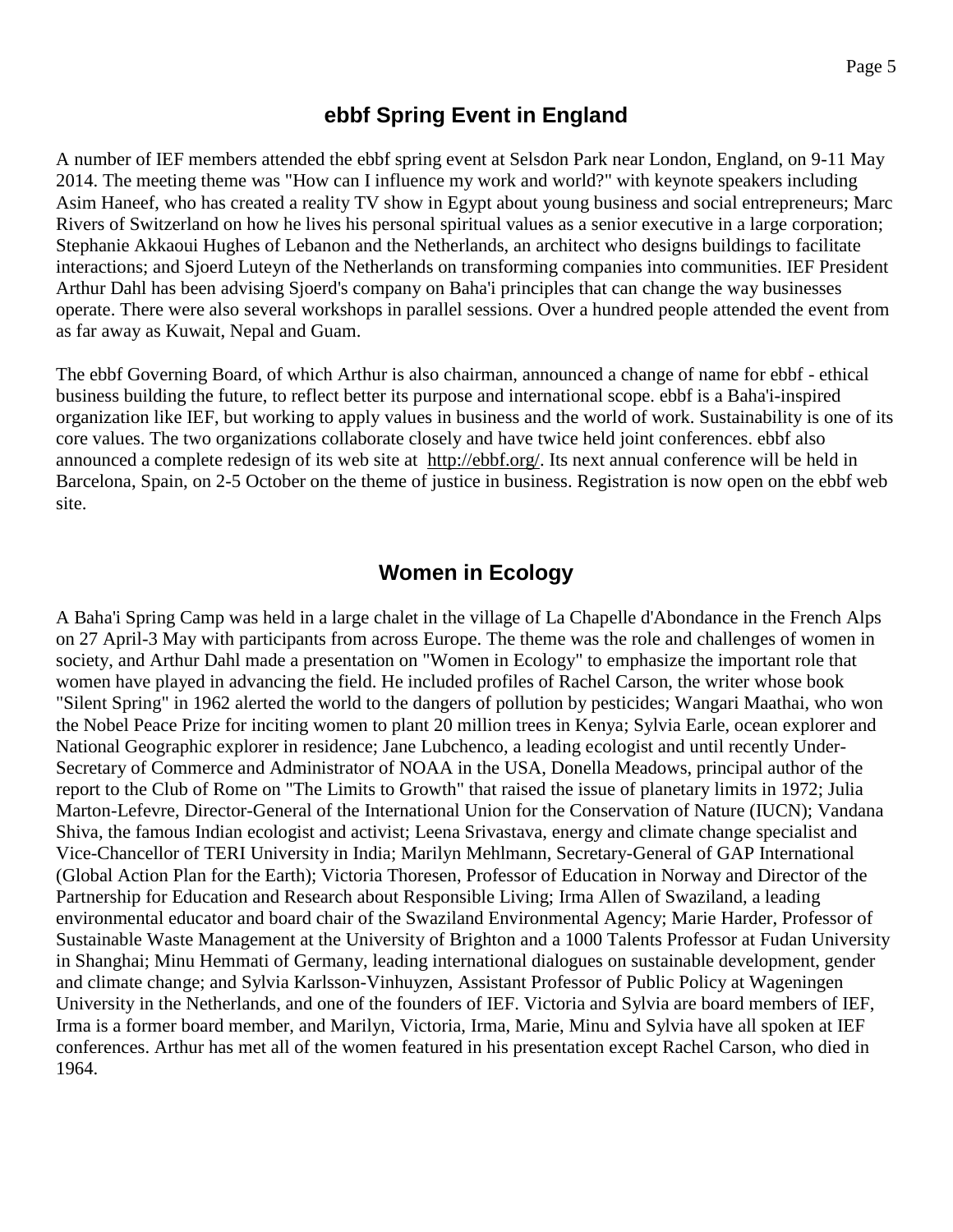# **Catholics gather at the Vatican for a major symposium on the environment**



*Cardinal Maradiaga, President of Caritas Internationalis, who opened this important meeting*

<http://www.arcworld.org/news.asp?pageID=703>

### **May 6, 2014**

An international gathering of 41 academics, economists, environmentalists and human rights representatives has been meeting in the Pontifical Academy of Sciences within the Vatican, Rome, to address the topic: Sustainable Humanity, Sustainable Nature, Our Responsibility. In a packed programme across six days delegates will discuss papers addressing issues of environmental exploitation, human rights, social inclusion and sustainability deriving from what is referred to as 'unsustainable growth'.

The symposium was opened by Cardinal Oscar Andrés Rodríguez Maradiaga, SDB of Honduras who is the president of Caritas Internationalis. Starting from the premise that "Nowadays man finds himself to be a technical giant and an ethical child." the Cardinal's address called for the re-introduction of ethics and values into society in order to do what is right and needful to achieve sustainability and social justice. Crucial to achieving this, he argued, was the need for education to emphasise values, stating: "The solution to mankind's sustainability issues is not to be improvised: we must prepare ourselves through education by developing discerning citizens that are committed with the ideals of democracy, justice, and respect for one another and the environment."

The Cardinal also stressed that this was something that was not the sole prerogative of Christians but should concern all cultures and religions 'because we are all citizens of the same planet."

Coming at a time when it is understood that Pope Francis is preparing an encyclical about humanity's relationship to creation and following the canonisations of Pope John XXIII and Pope John-Paul II, both of whom had been instrumental in bringing environmental issues onto the agenda of Catholic spirituality this prestigious gathering is being seen as a highly significant consolidation of the role of the Church in the movement for sustainability.

### **Solar Power Leader Barbados to Host World Environment Day 2014**



**United Nations Environment Programme**



<http://www.unep.org/newscentre/Default.aspx?DocumentID=2788&ArticleID=10851&l=en>

**Bridgetown, Barbados, 9 May 2014 -** Barbados, a Caribbean island at the cutting edge of the fight against climate change, will host this year's World Environment Day (WED) global celebrations on 5 June 2014, according to a joint announcement made today by the government of Barbados and the United Nations Environment Programme (UNEP).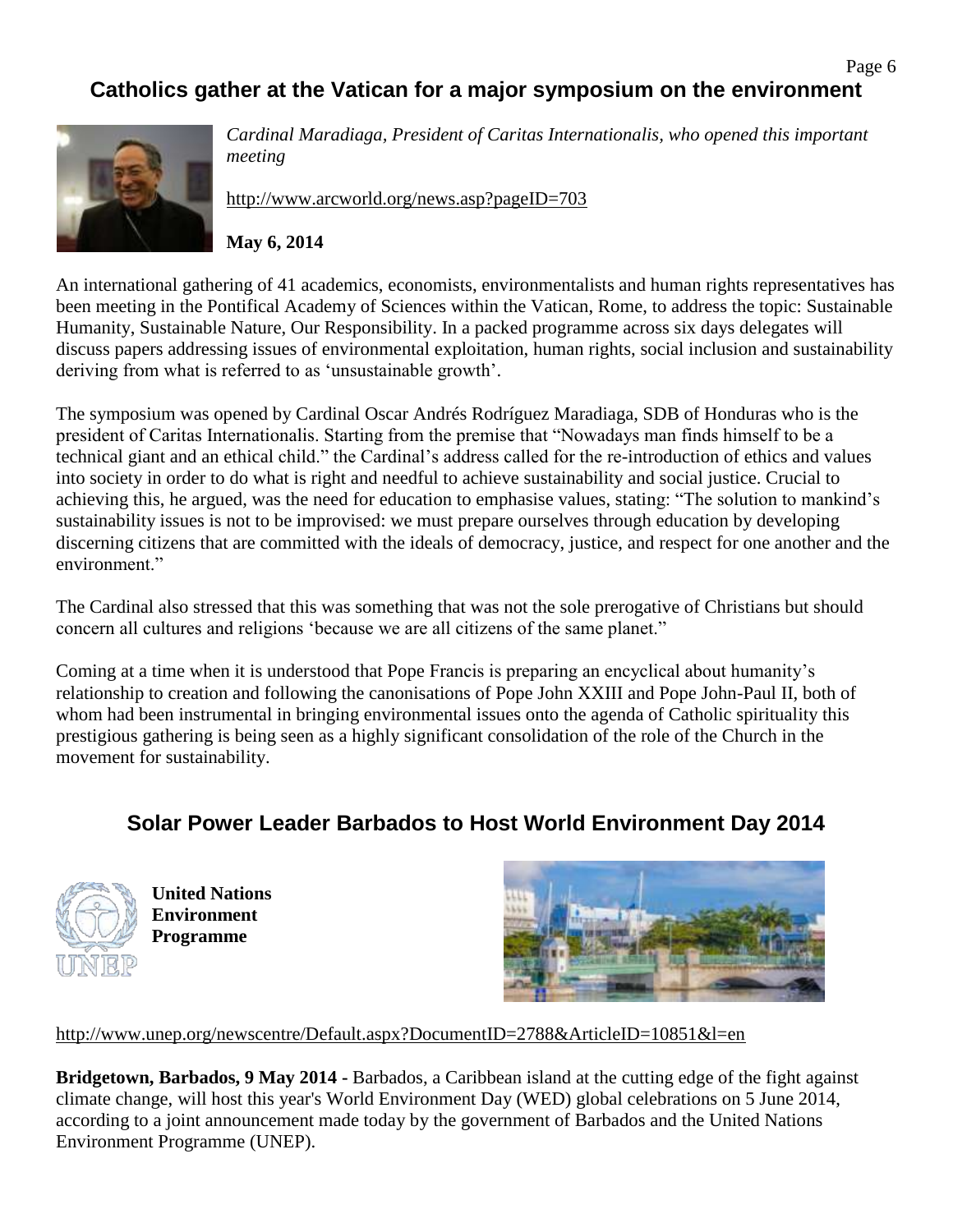The theme for this year's celebrations is "Small Island Developing States and Climate Change". Barbados, a 430-square kilometer nation with a population of 270,000, is considered to be highly vulnerable to the effects of climate change - from agricultural impacts to the destruction of its coastal ecosystems.

#### **Further Resources**

- [World Environment Day 2014](http://www.unep.org/wed/?utm_source=ARKive&utm_campaign=da253ee915-World_Environment_Day_5_29_2012&utm_medium=email)
- [UNEP Green Economy Initiative](http://www.unep.org/greeneconomy/)
- [Green Economy Scoping Study -](http://www.unep.org/greeneconomy/Portals/88/documents/SYNTHESIS%20REPORT_Barbados.pdf) Barbados Synthesis Report

However, this small nation has taken big steps to reduce its climate impact and to provide clean, renewable energy - as well as opportunities for green economic growth - to its people.

Among other things, Barbados has pledged to increase the share of renewable energy across the island to 29 percent of all electricity consumption by 2029. This would cut total electricity costs by an estimated USD 283.5 million and reduce CO2 emissions by 4.5 million tonnes, according to the government.

"I would like to take this opportunity also to formally announce that in less than four weeks time, the global spotlight will again be focused on Barbados as we have been selected to co-host the Global Event for World Environment Day 2014, to take place on 5 June. This event will once again give Barbados the opportunity to showcase its rich culture and tourism assets to the world," said Prime Minister of Barbados Freundel J. Stuart.

"Our target should be to place Barbados firmly on the world map in the context of the environment and sustainable development. This can only be achieved if all parties - public and private sector, NGOs and civil society - work together for a successful World Environment Day," he added.

It is estimated that Barbados' tourism sector, which contributes about 15 per cent of the island's Gross Domestic Product (GDP), and its sugar industry, which contributes about 2 per cent, could both be severely affected by changing weather patterns.

In response to such threats, Barbados has made "Building a Green Economy: Strengthening the Physical Infrastructure and Preserving the

Environment" one of six concrete goals built into its National Strategic Plan (2006-2025).

"Small Island Developing States the world over are facing a host of risks related to climate change, from temperature increases that negatively affect agriculture to sea level rise that threatens the very existence of some nations," said UN Under-Secretary-General and UNEP Executive Director Achim Steiner.

"Barbados has put conservation and the transition to an inclusive green economy at the heart of its national strategy. Through this framework, it has enacted a number of proactive, concrete measures to combat climate change, including incentives that support one of the island's fastest growing sectors solar power."

As the host of WED, Barbados will have the opportunity to showcase these initiatives and to act as an example for countless Small Island Developing States facing similar challenges. The country has shown tremendous leadership and political will, proving that the transition to a green economy is possible - even in countries facing the greatest threats - when robust environmental policy is translated into action on the ground," he added.

The island's over-reliance on imported fossil fuels has become one of its major environmental concerns. The National Strategic Plan, its new Medium Term Development Framework 2014-2020 and supporting fiscal framework are designed to ease this dependency by increasing the country's renewable energy supply, with a special focus on raising the number of household solar water heaters in Barbados.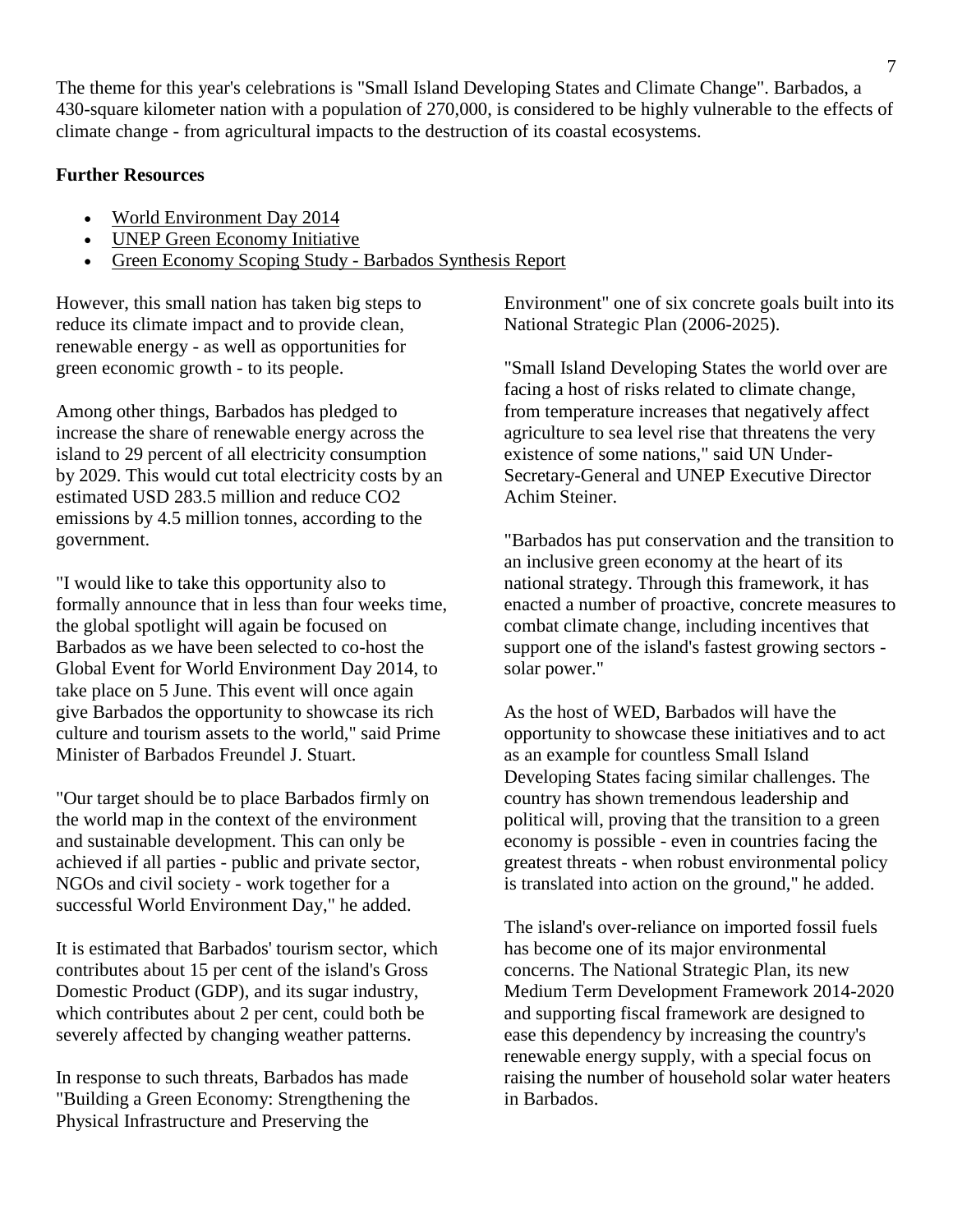In his Feature Address during the opening of the landmark Sustainable Energy for All Conference in May 2012, Prime Minister Stuart said: "at the regional level we realize that high oil prices have severely affected Caribbean competitiveness, with a negative fiscal and macro-economic impact on our fragile economies. For example, Barbados spent USD 393,538 million last year on oil imports, or 6 per cent of Gross Domestic Product, which has impacted negatively on direct production costs and the overall competitiveness of the Barbadian economy."

He added: "we know that although many Small Island Developing States are energy deficient in conventional energy, limitless potential for renewable energy and energy efficiency resides in our countries. The fundamental issue thus is how do we, as Small Island Developing States with inherent structural problems and limited resources, convert this renewable energy potential into a tangible product that is accessible, affordable and adaptable?"

Solar water heaters are now a widely used renewable energy technology in Barbados, with installations in nearly half of the island's dwelling units. In 2002 alone, Barbados saved 15,000 metric tonnes of carbon emission and over USD 100 million in energy savings from the 35,000 solar hot water systems that had been installed at the time. The solar water heater use is one of the highest in the world (water heaters per thousand households).

Three Barbadian companies lead the installation and manufacturing of solar water heaters on the island, and they are already expanding the Caribbean market potential in the nearby islands of Trinidad and St. Lucia.

The solar water heater industry started in 1974 with the pioneering company Solar Dynamics. That early effort was also supported by the McGill University Bellairs Research Institute in the early 1970s. In recent times, that institution restarted its solar training programme with a focus on solar electric systems. With a regional outlook, the training has already been extended to Belize.

More recently, the Barbadian government has implemented several plans to further stimulate the use of solar electric systems. For example, from the USD 5,000 allotted per year under the 2008 modified Income Tax Allowance for Home Improvement, up to USD 1,000 can be used for energy audits.

The import duties on renewable energy electricity systems and VAT have been reduced to zero and companies involved in their development, installation or manufacturing are eligible for a 10 year tax free holiday.

Financial incentives for manufacturers, such as the provision of low-interest loans by the Barbados government, may further serve to assist the diversification and growth of the solar water heater industry.

During the November 2012 Energy Week of activities, Prime Minister Stuart stated: "In the same way that we pride ourselves on the penetration of solar water heaters, the next frontier is the erection of solar electricity systems and the use of other renewable energy sources."

In that vein, the government is rolling out a programme to outfit 19 government buildings, including nine schools, with solar photovoltaic systems. Prime Minister Stuart said that the initiative would "capture the interest and imagination of the next generation which will give impetus to this effort in making renewable energy truly the engine of the economy".

He also said that similar energy systems would be installed in hurricane shelters, which would also be equipped with the necessary back-up power to enable them to function effectively in the event of a hurricane or any other emergency.

With respect to transport, the Barbados government has also piloted the design and deployment of electric vehicles at their number one natural attraction, Harrison's Cave. In addition, there have been innovative tours with solar/electric trams of the historic city of Bridgetown - which has recently been designated as a World Heritage Site by UNESCO - since 2005.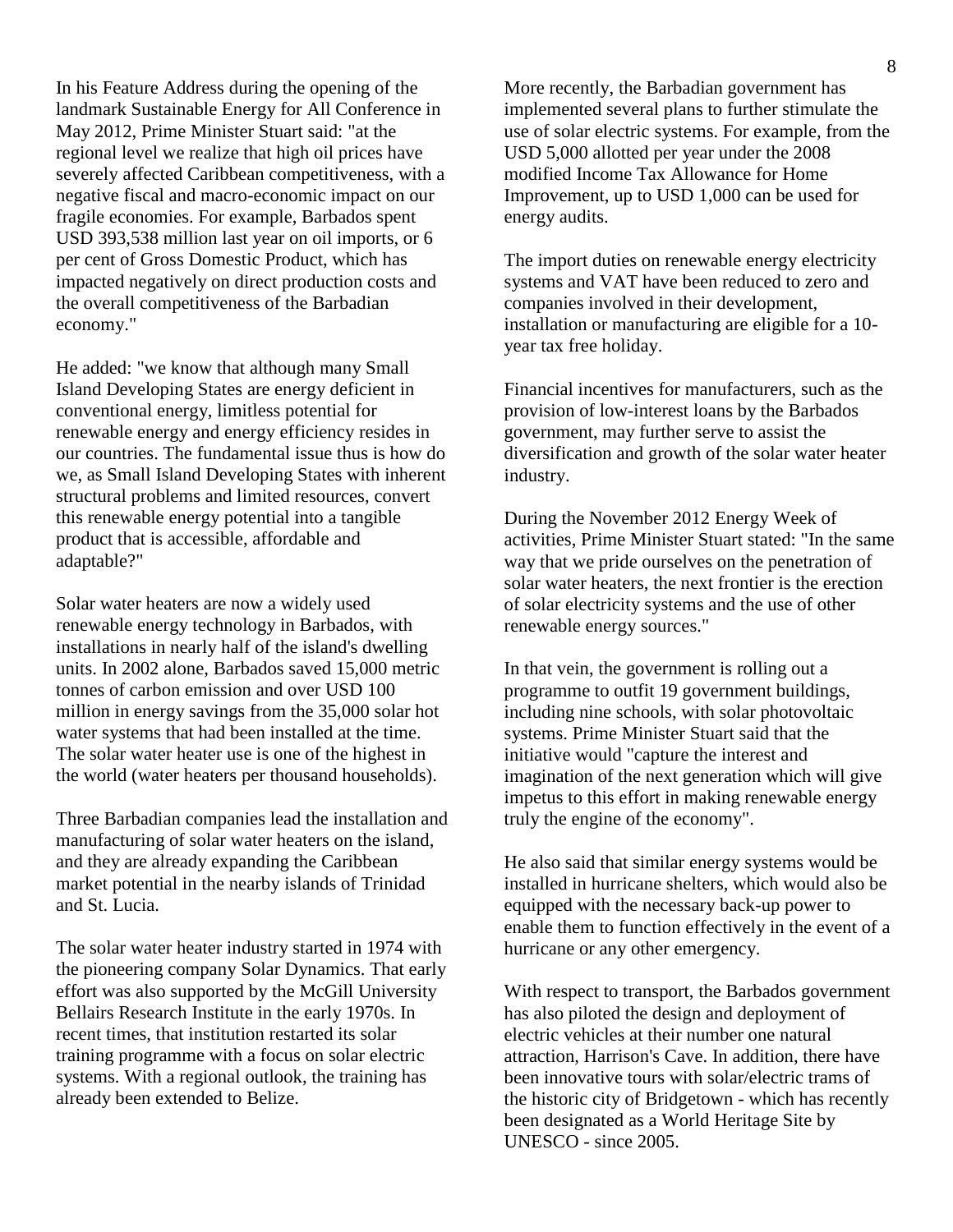These efforts combine the government's thrust to protect its natural and cultural heritage products while demonstrating innovative, Small Island Developing States-appropriate climate change mitigation opportunities.

In 2012, Barbados and UNEP launched the *Green Economy Scoping Study - Barbados Synthesis Report*, which was designed to identify challenges and opportunities in the island's transition to a Green Economy, and to accelerate that transition.

Projects and events in Barbados to celebrate WED will take place over five days. They will focus on climate adaptation technologies, business, sustainable resource management, protected areas, schools and Barbadian local culture, as well as spotlighting challenges and opportunities facing Small Island Developing States around the globe.

#### **About World Environment Day**

The celebration of World Environment Day began in 1972 and has grown to become one of the main vehicles through which the United Nations encourages positive action for the environment.

WED activities take place year round but climax on 5 June.

Through WED, UNEP enables everyone to realize not only the responsibility to care for the Earth, but also reminds one and all of their individual power to become agents of change. Every action counts, and when multiplied by a global chorus, becomes exponential in its impact.

WED is a big celebration, engaging millions across the globe through events on the ground in over 100 countries. Every year, participants, young and old, organize clean up campaigns, art exhibits, treeplanting drives, concerts, dance recitals, recycling drives, social media campaigns and different contests themed around caring for the planet.

Register Your Activity Today and Be Counted. We invite you, your family, school, clubs, village, town, city or your country to celebrate this day. Join the global WED community to make this day happen.

**Further resources, contact: UNEP News Desk**  [unepnewsdesk@unep.org](mailto:unepnewsdesk@unep.org)

### **Yale University Forum on Religion and Ecology Website continued from Pg 1**

### **The Bahá'í Faith and Ecology Arthur Lyon Dahl, Ph.D.**

#### **Introduction**

While individual Bahá'ís have been involved in ecology and environmental restoration with the encouragement of Bahá'í institutions since the 1930s, the formal implication of the Bahá'í International Community in environmental issues began with its representation at the United Nations Conference on the Human Environment in Stockholm in 1972, where two professional ecologists formed the Bahá'í delegation and a statement on the environment and human values was distributed. This was a natural extension of the fundamental Bahá'í principles of the oneness of humankind and the harmony of science and religion. The Baha'i International Community has subsequently presented statements and engaged in activities relevant to the environment and sustainability at many United Nations events relating Baha'i principles to the practical problems of the world today.1

#### **A unifying vision**

Bahá'í teachings apply the evolutionary concept to religion, describing the process of progressive revelation whereby all the great teachers or Manifestations of God, in founding the revealed religions, have renewed essential spiritual truths while adapting the social laws to the needs of their epoch and society. Civilization similarly evolves through higher levels of social organization, from tribe to city-state to nation and now to a world society. As Bahá'u'lláh, prophet-founder of the Baha'i Faith, put it, "All men have been created to carry forward an ever-advancing civilization."2 He also warned about material civilization carried to excess, and the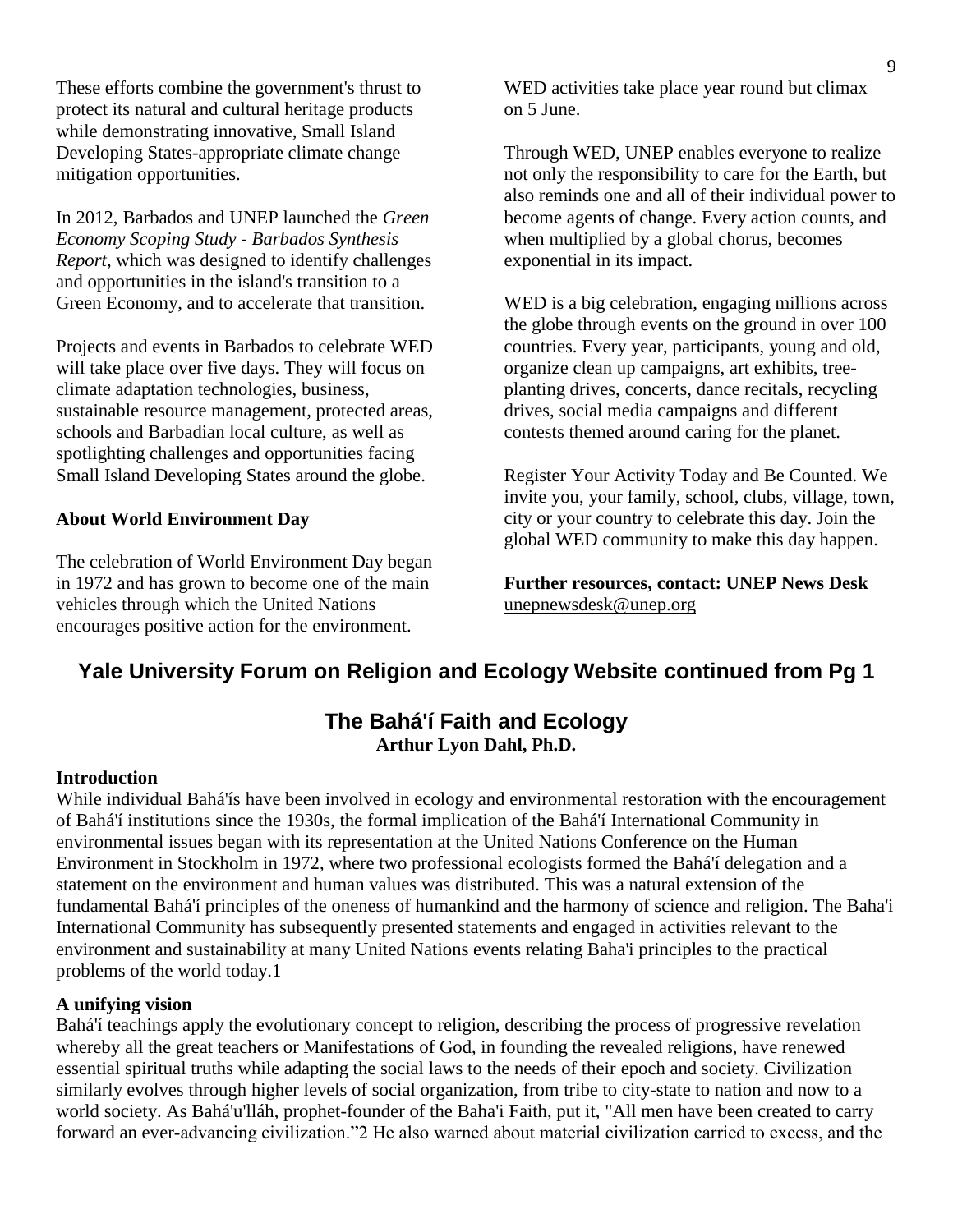need for justice and moderation. The nations must heed His call to unite in the search for ways and means to meet the many environmental problems besetting our planet.

The Bahá'í writings emphasize the interrelatedness of all things. They contain a unifying vision of the nature and purpose of human life including an understanding of humanity's relationship to the natural environment. The human body is, like animals, subject to nature's laws, but human beings are endowed with a second reality, the rational or intellectual reality, and the intellectual reality of humans creates science and predominates over nature. Finally, there is a third reality in humans, the spiritual reality or soul, whereby the human being transcends nature and can evolve to achieve his or her higher human purpose.

#### **Nature**

Nature is seen as a reflection of the sacred. The perfections and attributes of God are reflected in all things. Many ecological principles are found in the Bahá'í teachings, which accept the scientific evidence for evolution, recognizing that the growth and development of all things is gradual and their perfections appear by degrees. The physical world is a closely integrated, coherent entity like the human body. Cooperation and reciprocity are essential to the functioning of both nature and society. The interdependence of plants and animals is described, demonstrating that all beings are connected like a chain, and are subject to transformation and change, illustrated with the example of a food chain. There is beauty in diversity, whether in a garden or in the human family. The earth trodden beneath our feet is the source of our wealth and prosperity, and a model of humility. Bahá'ís are enjoined to show forth the utmost loving-kindness to every living creature.

The human relationship to nature is both physical and spiritual. "Nature is God's Will and is its expression in and through the contingent world."3 We cannot segregate the human heart from the environment outside us. Humans are organic with the world, and contact with nature is spiritually uplifting. All the Manifestations retreated to the wilderness to prepare for their spiritual missions. As Bahá'u'lláh put it: "The country is the world of the soul, the city is the world of bodies."4

#### **Sustainable environmental management**

Sustainable environmental management is an important challenge. As trustees, or stewards, of the planet's vast resources and biological diversity, humanity must learn to make use of the Earth's natural resources, both renewable and non-renewable, in a manner that ensures sustainability and equity into the distant reaches of time. Agriculture and the preservation of the ecological balance of the world are of fundamental interest, and every effort should be made to preserve as much as possible the Earth's biodiversity and natural order. Therefore sustainable environmental management must come to be seen not as a discretionary commitment humanity can weigh against other competing interests, but rather as a fundamental responsibility that must be shouldered - a pre-requisite for spiritual development as well as the individual's physical survival. Only a breakthrough in understanding that is scientific and spiritual in the fullest sense of the terms will empower the human race to assume the trusteeship toward which history impels it.

To achieve this requires a critical look at the present economy and consumer culture. Where belief in God has faded and traditional morality has been abandoned, selfishness is accepted as normal, corruption has spread, and greed, lust, indolence, pride, and violence have social and economic value. The dogmas of materialism and world-wide economic exploitation dominate political and economic thinking. The alternative Bahá'í vision sees each member of the race as born into the world as a trust of the whole. The challenges of climate change, environmental degradation, and the crippling extremes of wealth and poverty, require the transformation of the world from a culture of unfettered consumerism to a culture of sustainability. Bahá'í communities around the world are working for an organic change in the structure of society itself so as to reflect fully the interdependence of the entire social body, as well as its interconnectedness with the natural world that sustains it. This will require economic systems that are strongly altruistic and cooperative in nature, provide meaningful employment and help to eradicate poverty. Institutionally, we need a federated world government with legislative, executive and judicial powers able to apply collective security and to manage the planet's natural resources and assure their equitable distribution.